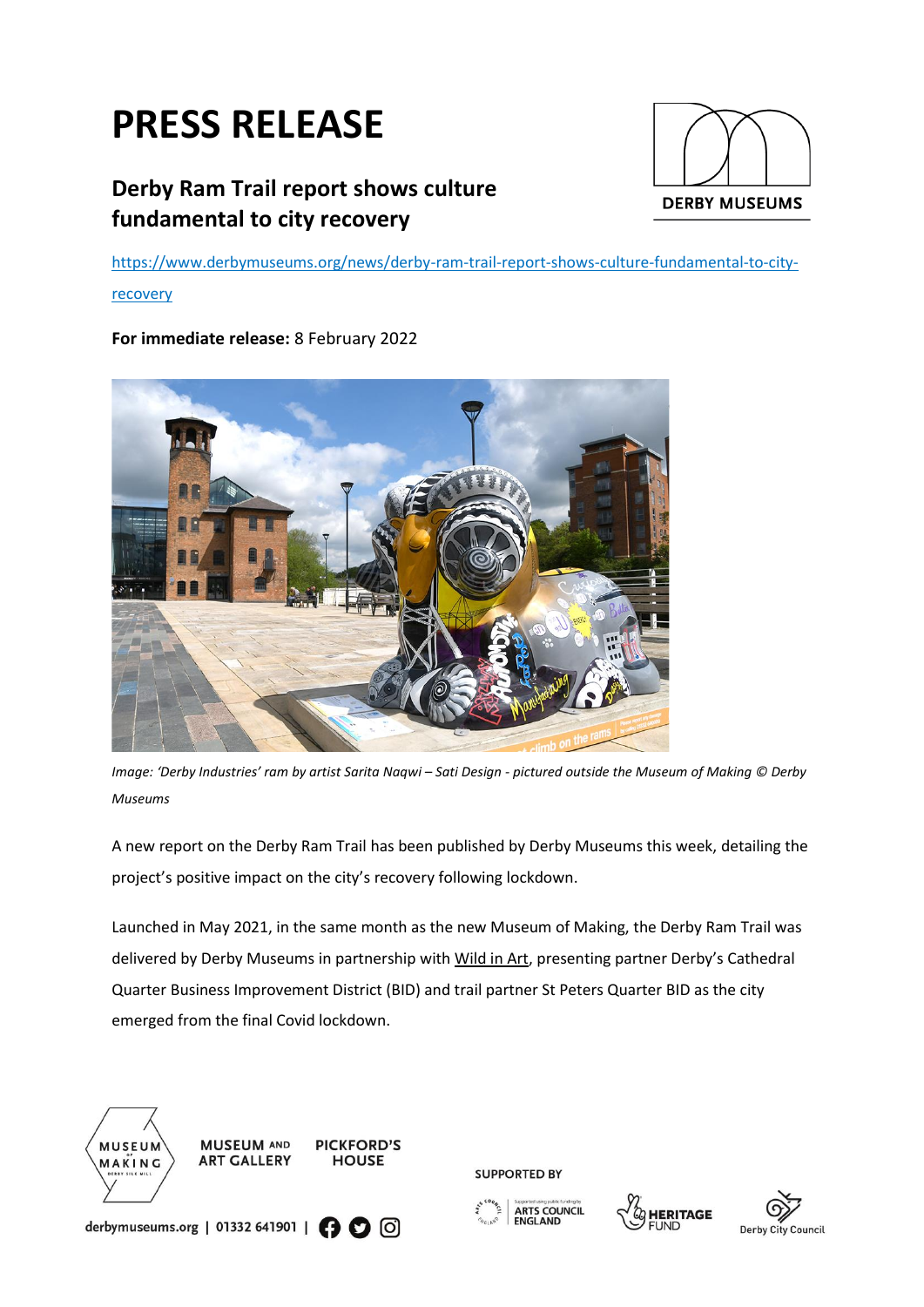This spectacular free sculpture trail invited people to find 30 colourful rams dotted around the city centre, all sponsored by local organisations and businesses. It encouraged people to get back into their communities, to explore new areas and to support local businesses, putting Derby Museums in the vanguard of the city's recovery after lockdown.

The report, which includes the findings of a public survey, details the trail's positive impact across several areas, strengthening the case for culture as a key driver in making Derby a vibrant place to live, work, visit and invest. Key findings include:

- **The trail encouraged people back into the city after lockdown** Over 32,000 trail maps were distributed, and 7,840 downloads made of the Ram Trail app.
- **The trail brought people and communities together** As well as those who took part in the trail, a further 4,050 children from 21 Derby schools took part in the Mini Ram competition. Thirty-two sponsors and 28 artists (14 of whom were East Midlands-based) were involved as well as 14 volunteers who generously gave 285 hours to the project.
- **The trail contributed an estimated £1.4m to the local economy** Over 75% of people surveyed spent more than £10 in the city on their visit to the trail, with an average spend of £35 per group.
- **The trail significantly raised footfall in and around the city**  Over 50% of people surveyed visited the city more than once to complete the trail and said that they had been encouraged to visit different places they had not been to before. Over 70% said the trail had inspired them to consider another visit to Derby.
- **The trail put Derby on the map**  The trail featured in 103 media outlets during its threemonth run (at a local, regional and national level), estimating a total audience reach of nearly 229 million people.

The Derby Ram Trail culminated in a public auction, hosted by celebrity auctioneer Charles Hanson, which saw all 30 ram sculptures auctioned off to raise an impressive £172,000 for Derby Museums' Endowment Fund (doubled to 344,000 with match funding from the National Lottery Heritage Fund).

Tony Butler, Executive Director of Derby Museums, said:







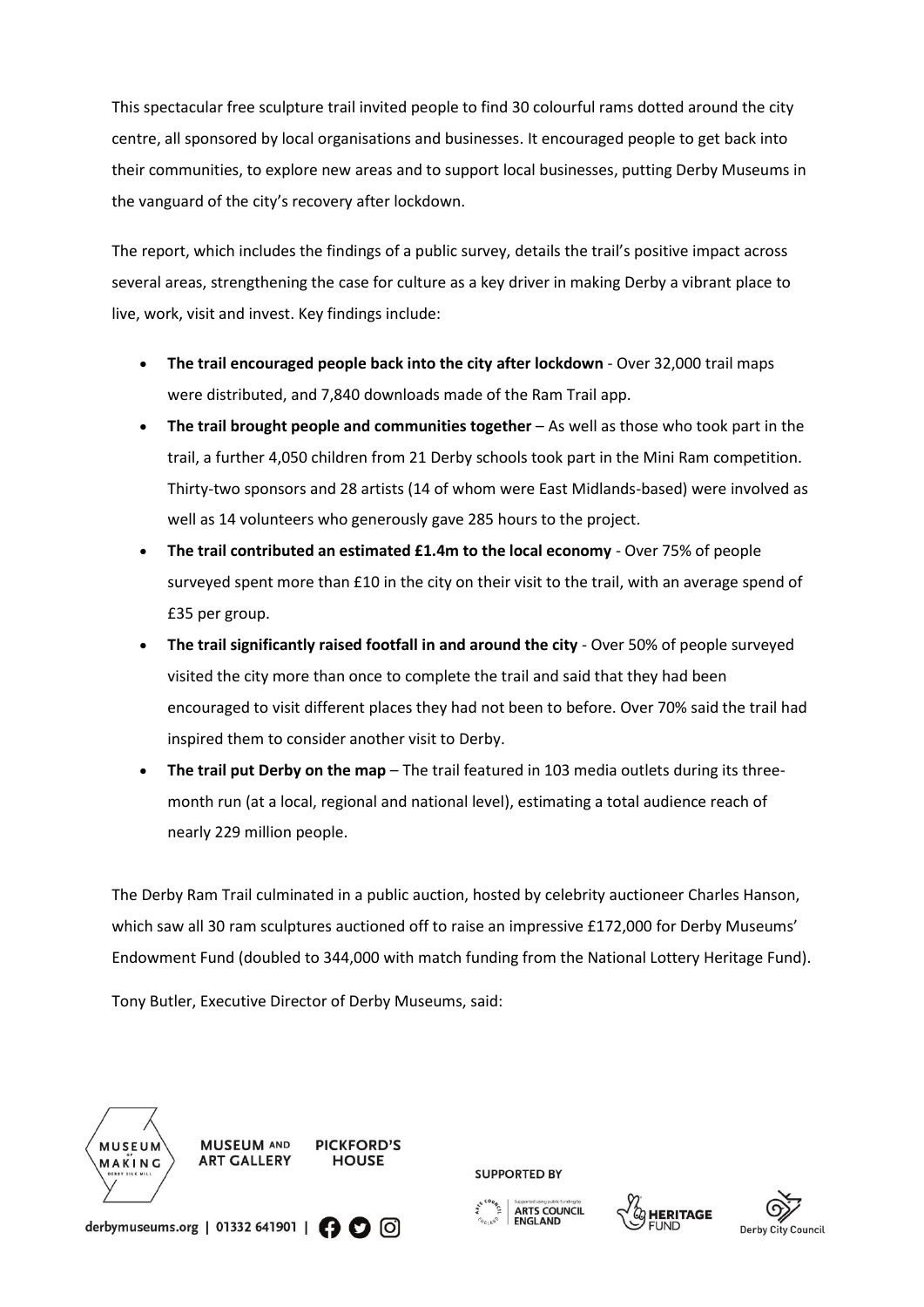*"Bringing the Ram Trail to Derby has been a great way to galvanise local businesses and artists to create a fun and accessible focus in the city centre at a time when it was needed the most. After an arduous lockdown, the trail helped many people to reconnect and rediscover their city."*

*"The impact of the trail, led by Derby Museums, on the city's recovery proves the incredibly important part culture has to play in the life of a city. We would like to offer our thanks to all of the sponsors, artists, funders, schools, organisations, individuals and volunteers who came together to help us realise this fantastic project."*

Adam Buss, Chief Executive of QUAD and Derby City of Culture Bid Director, said:

*"Derby is a city that has always had creativity and innovation at its heart, and we believe that every resident and visitor should benefit from the power of arts and culture to make change for the better. Culture is fundamental to Derby's ambition to create a confident, diverse economy, and a place of health and happiness. The positive impact made by the Derby Ram Trail is another good example of how important culture can be for our city, and it is projects like this that show ou[r bid for City of](https://culturederby.co.uk/2025-bid/)  [Culture 2025](https://culturederby.co.uk/2025-bid/) to be all the more pertinent."*

Charlie Langhorne, Managing Director and Co-founder of Wild in Art said:

*"The Derby Ram Trail created a feel-good factor right across the city. Our aim was always for the trail to bring real value to Derby as the host city, as well as raising funds for Derby Museums' Endowment Fund and I'm delighted to see the results of the evaluation. The figures clearly show the impact which happens when the business and creative sectors join forces."*

The Derby Ram Trail drew to a close on 25 August 2021, but remains accessible through a legacy app, which enables people to continue navigating the trail via mobile to find 3D virtual images of the rams in their original positions. Created by trail partners[, Bloc Digital,](https://bloc-digital.com/) the app had been updated on over 4,800 devices by the end of 2021 and continues to be freely available as a way for residents and visitors to interact with the city. Thirteen of the 15 rams that remained on public display after the trail, can als[o still be spotted around Derby.](https://www.derbymuseums.org/news/the-ram-trail-lives-on)

The BIDs' support reflected the positive impact that the trail would have on the two areas where the majority of the sculptures were situated.







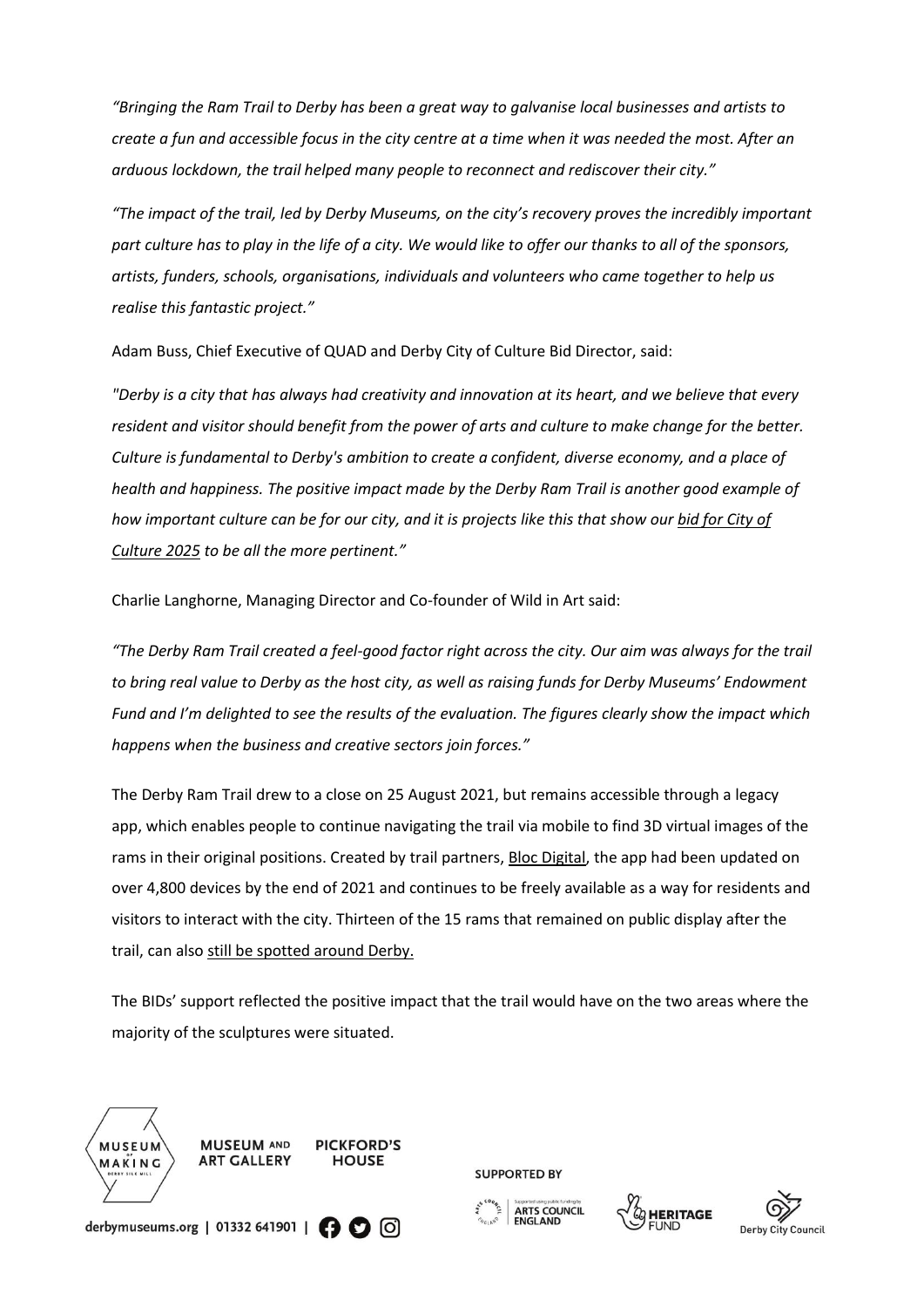In a joint statement, Martin Langsdale MBE, chair of the Cathedral Quarter BID and Helen Wathall MBE, chair of St Peters Quarter BID said: *"The Derby Ram Trail 2021 brought some much-needed colour, pride and sense of community to the city centre and we were delighted to support this initiative.*

*"The trail was an important part of the overall work to encourage people safely back into the city centre and was areatly appreciated by businesses in both BID areas – many of whom embraced the additional activities that we organised to further enhance the visitor experience."*

[Culture Derby](https://culturederby.co.uk/2025-bid/) is now preparing Derby's bid for UK City of Culture 2025. Run by the Department for Digital, Culture, Media and Sport (DCMS), the title is awarded every four years, with the winning city creating a year-long cultural celebration which is rooted locally and has national significance.

Culture-led regeneration will be the cornerstone of Derby's bid. Recognising that culture is fundamental to the city's recovery, and its ambition to create a confident, diverse economy, and a place of health and happiness.

A summary of the report can be found on Derby Museums' website at: **[derbymuseums.org/the](https://www.derbymuseums.org/the-derby-ram-trail)[derby-ram-trail.](https://www.derbymuseums.org/the-derby-ram-trail)**

# *-Ends-*

For more information, please contact Vicky Washington, Marketing & Communication Manager: vicky@derbymuseums.org / 01332 643302.

#### **Notes to editors**

#### **[Derby Ram Trail](https://www.derbyramtrail.org/)**

The Derby Ram Trail was a spectacular free sculpture trail in Derby that ran from Thursday 27th May to Wednesday 25<sup>th</sup> August 2021. The ram sculpture is based on the mythical Derby Ram from the 18th Century song, which according to legend was ten yards high with enormous horns and a huge flowing fleece. The story tells how people from all over came to see the huge Derby Ram.

The Derby Ram Trail was brought to you by Derby Museums, together with Wild in Art and Presenting Partner Cathedral Quarter Business Improvement District (BID). Wild in Art is a leading producer of creative events that transform places into free, family-friendly outdoor art galleries.

The Derby Ram Trail raised over £172,000 for Derby Museums, doubled with match funding from the National Lottery Heritage Fund to over £344,000 helping to secure the future of our free museums for everyone to enjoy.







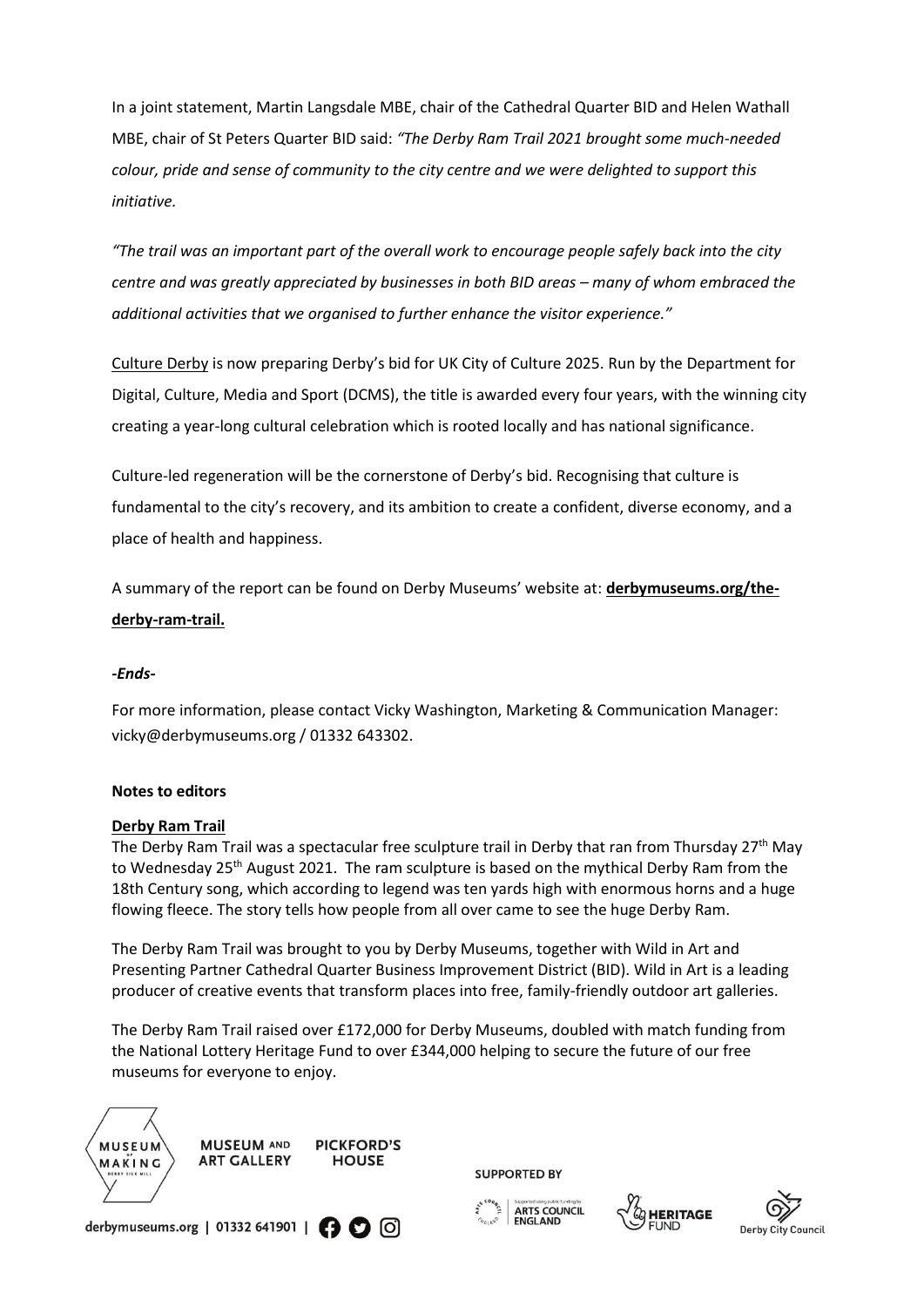The trail was supported by Headline Partners Bloc Digital, Derby and Burton Hospitals Charity, Rolls-Royce, St Peters Quarter BID and generously sponsored by Bloc Creative, Essential Print Services, Middlebook Transport Limited, Central Health, Compendium Living, Cosy, Derbion, Derby City Council, Derby County Football Club, Derby Telegraph, East Midlands Railway, Generation Next, Hansons Auctioneers, Marketing Derby, Pektron, SENAD Group, Smith Partnership, Stancliffe Hall, The Flowerpot, Timms Solicitors, Treetops Hospice Care, University of Derby, Vaillant, Van Elle and Wathall's.

# **Wild in Art**

Wild in Art is the leading producer of spectacular public art events that entertain, enrich, inform and leave a lasting legacy. It brings together businesses and creative sectors with schools and local communities through the creation of uniquely painted sculptures.

Since 2008 Wild in Art has animated cities across the world including Manchester, Sydney, Auckland, Cape Town and São Paulo, and created trails for the London 2012 Olympics, the 2014 Commonwealth Games in Glasgow, Historic Royal Palaces and Penguin Random House.

Wild in Art events have:

- Enabled over £19.5m to be raised for charitable causes
- Injected £2.4m into local creative communities
- Engaged over 950,000 young people in learning programmes
- Helped millions of people of all ages to experience art in non-traditional settings

#### [wildinart.co.uk](https://www.wildinart.co.uk/)

#### **[Cathedral Quarter Business Improvement District \(BID\), Derby](https://www.derbycathedralquarter.co.uk/cq-bid/)**

The vision of Derby's [Cathedral Quarter BID](https://www.derbycathedralquarter.co.uk/cq-bid/) is to continue to support and enable all businesses to benefit from the Cathedral Quarter as a place which is attractive and vibrant with a sense of community and a lifestyle which is individual, diverse and inspiring. The Cathedral Quarter BID commenced operations in 2008 and is currently in its third term. It was established by businesses and is led by a BID Board consisting predominantly of those paying a levy in the BID area.

#### **[Derby Museums](https://www.derbymuseums.org/)**

Derby Museums is an independent charitable trust which is responsible for the rich cultural and creative history of Derby. It manages three free access sites across the city, the Museum and Art Gallery, Pickford's House and the Museum of Making at Derby Silk Mill. Derby Museums looks after and curates the city's art and heritage collections, including the world's largest collection of paintings by Joseph Wright of Derby.

As a charitable trust, Derby Museums relies on funding and grants from organisations and donations from businesses and the general public, all of which is gratefully received in order to ensure that admission to the museums remains free for all.

[Derby Museums' Endowment Campaign](https://www.derbymuseums.org/support/heritage-endowments-fund)